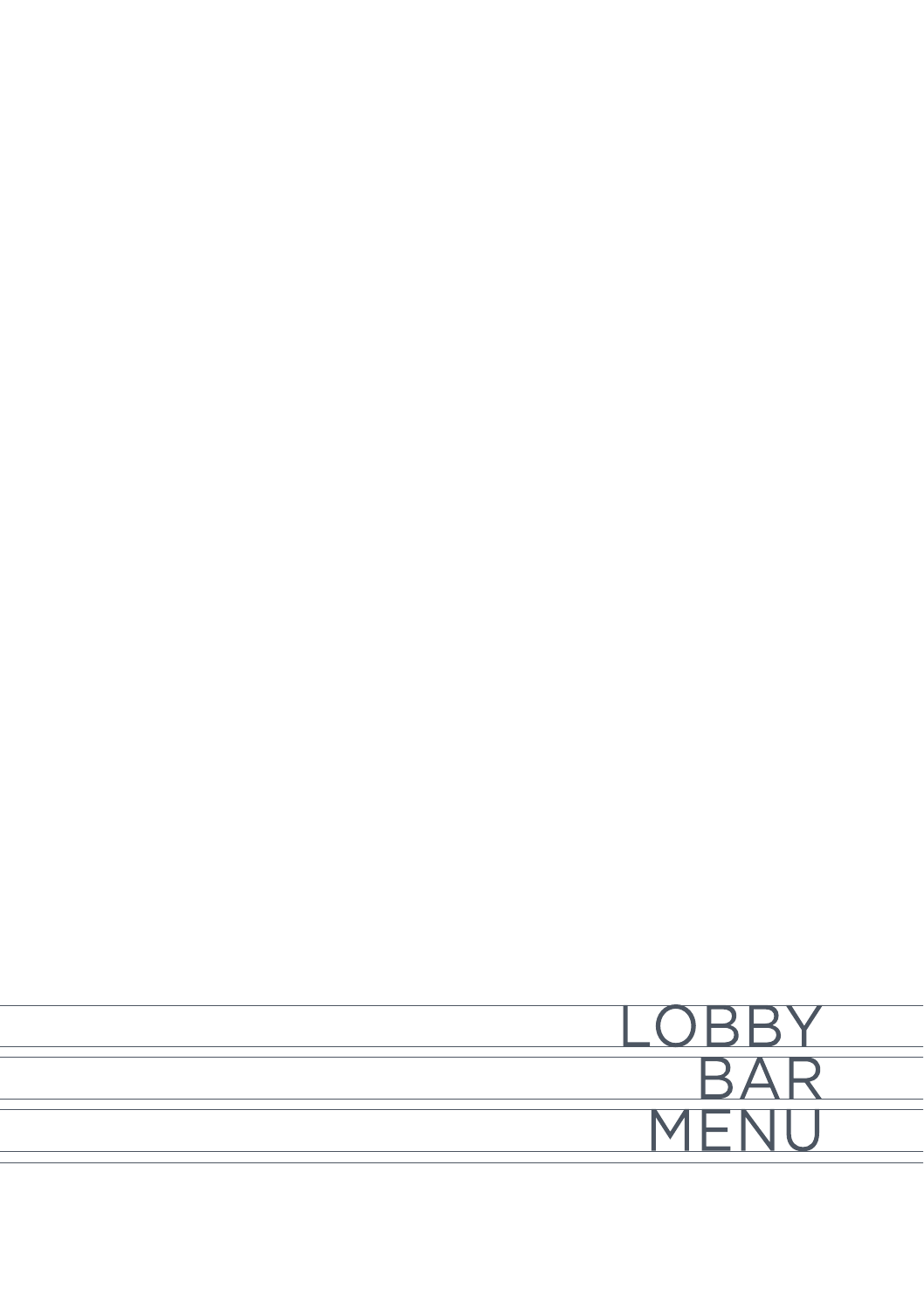Our extensive wine and cocktail list takes its inspiration from Sir Stamford Raffles, who was a gifted visionary of the British Empire in the Far East during the late 18th and early 19th centuries. Sir Stamford himself knew the importance of taking time out to relax and enjoy conversation with friends and colleagues. It's no different today, where it's equally as valuable to take time and indulge in an experience centred around fine wines, exceptional cocktails or a cold beer. This can only be enhanced with a superb meal or a small bite with family and friends.

It is in this tradition that we welcome you to KOA LOBBY BAR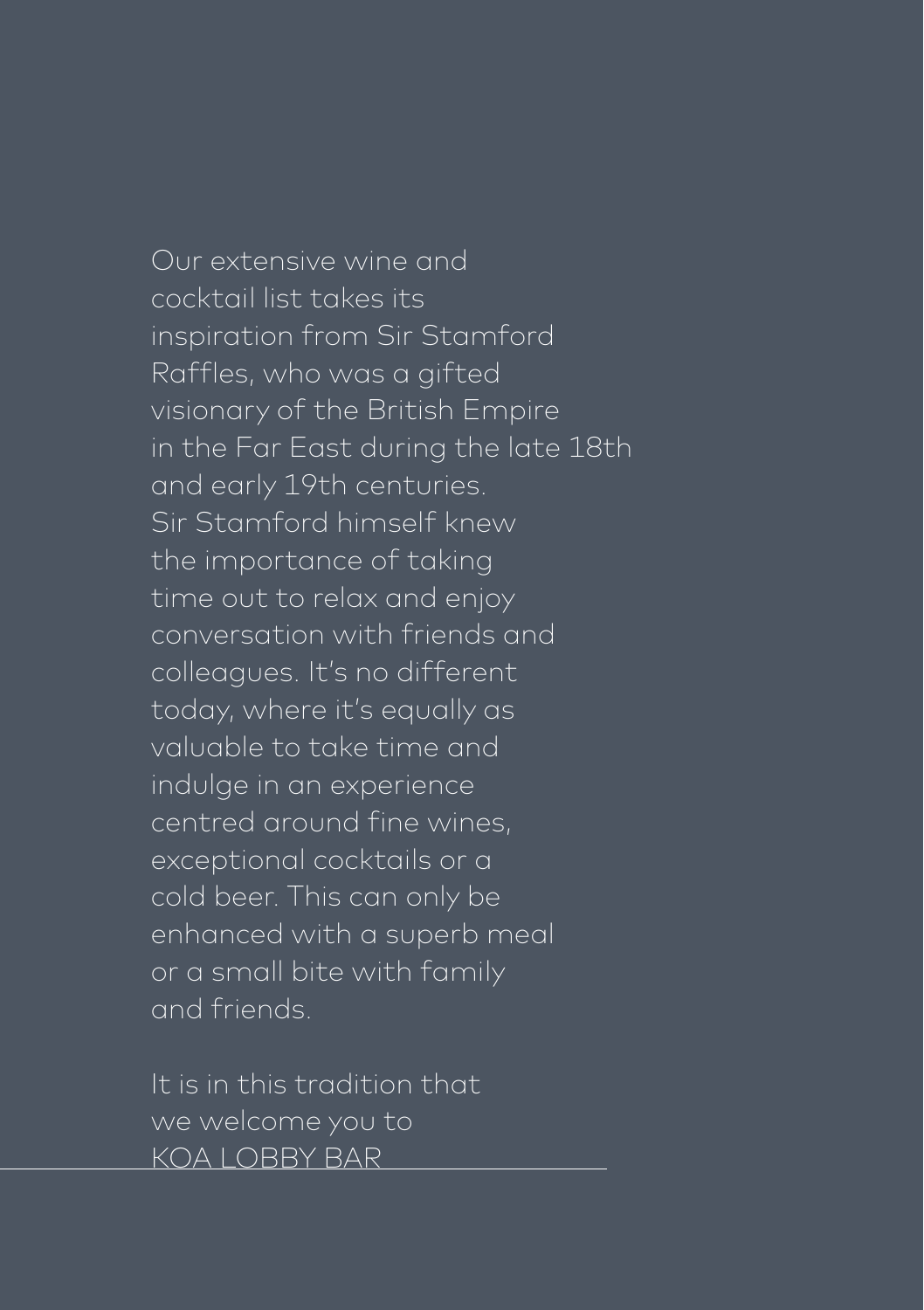# CHAMPAGNE / SPARKLING

|                                                        | GLASS 120ml | <b>BOTTLE</b> |
|--------------------------------------------------------|-------------|---------------|
| Willowglen Brut Cuvée NV<br>Australia                  | 11          | 48            |
| <b>Prosecco Ca' Vescove Brut</b><br>Veneto, Italy      | 12          | 55            |
| NV Deutz Prestige Marlborough Cuvée<br>Marlborough, NZ | 18          | 85            |
| NV Mumm Grand Cordon Champagne 750ml<br>Reims, France  |             | 185           |
| NV Mumm Rosé Champagne<br>Reims, France                |             | 210           |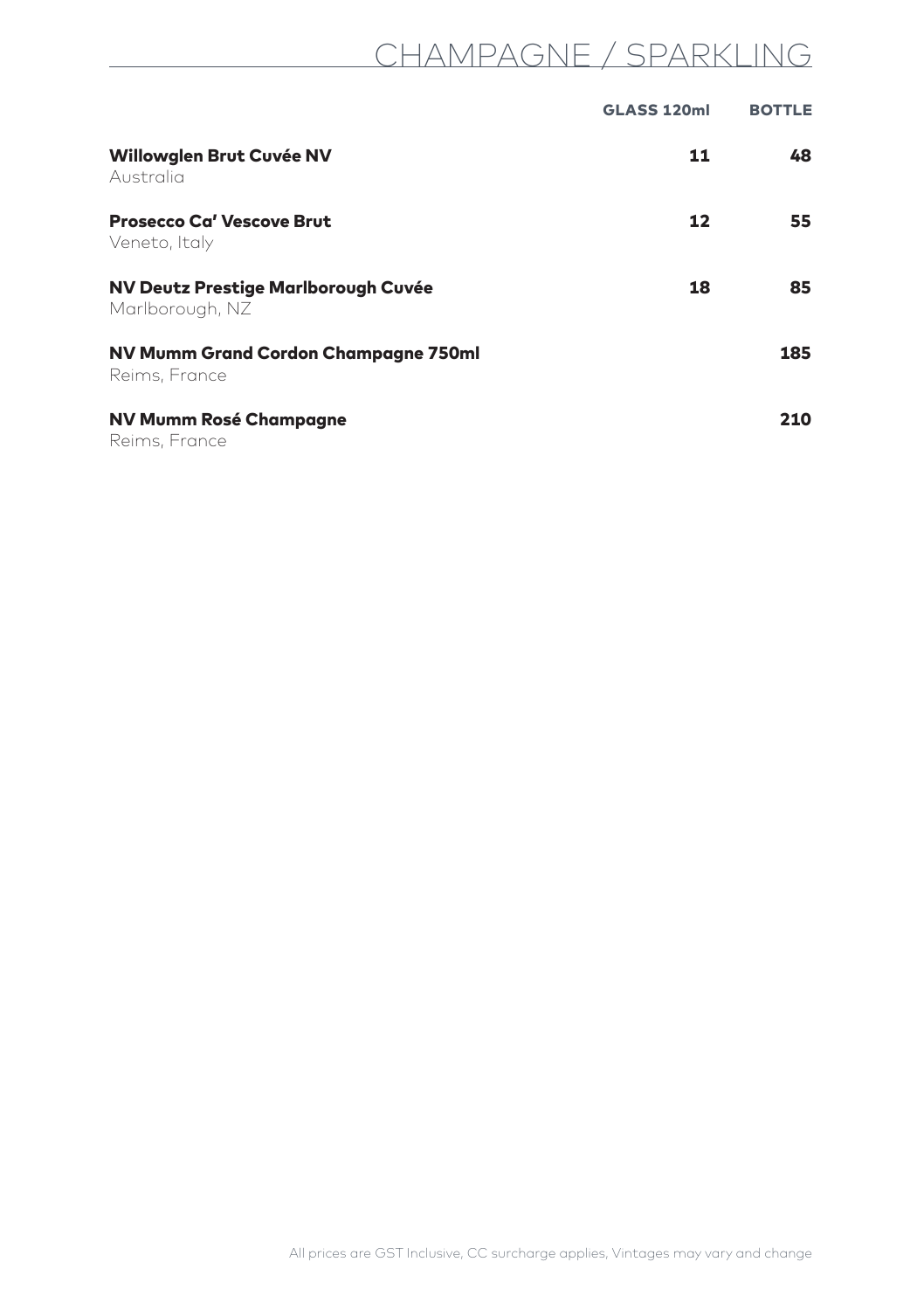### WINE

|                                                  | GLASS 150ml | <b>BOTTLE</b> |
|--------------------------------------------------|-------------|---------------|
| <b>SAUVIGNON BLANC</b>                           |             |               |
| Grayling<br>East Coast, NZ                       | 12          | 55            |
| <b>Stoneleigh Latitude</b><br>Marlborough, NZ    | 14          | 60            |
| <b>2018 Mount Tranquility</b><br>Marlborough, NZ | 13          | 57            |
| <b>Nautilus</b><br>Marlborough, NZ               | 14          | 64            |
| <b>CHARDONNAY</b>                                |             |               |
| <b>Grayling</b><br>East Coast, NZ                | 12          | 55            |
| <b>Stoneleigh Latitude</b><br>Marlborough, NZ    | 14          | 60            |
| <b>Church Road Gwen</b><br>Hawke's Bay, NZ       |             | 69            |
| <b>PINOT GRIS</b>                                |             |               |
| <b>Grayling</b><br>East Coast, NZ                | 12          | 55            |
| <b>Triplebank</b><br>Marlborough, NZ             | 15          | 65            |
| <b>Misha Dress Circle</b><br>Central Otago, NZ   |             | 72            |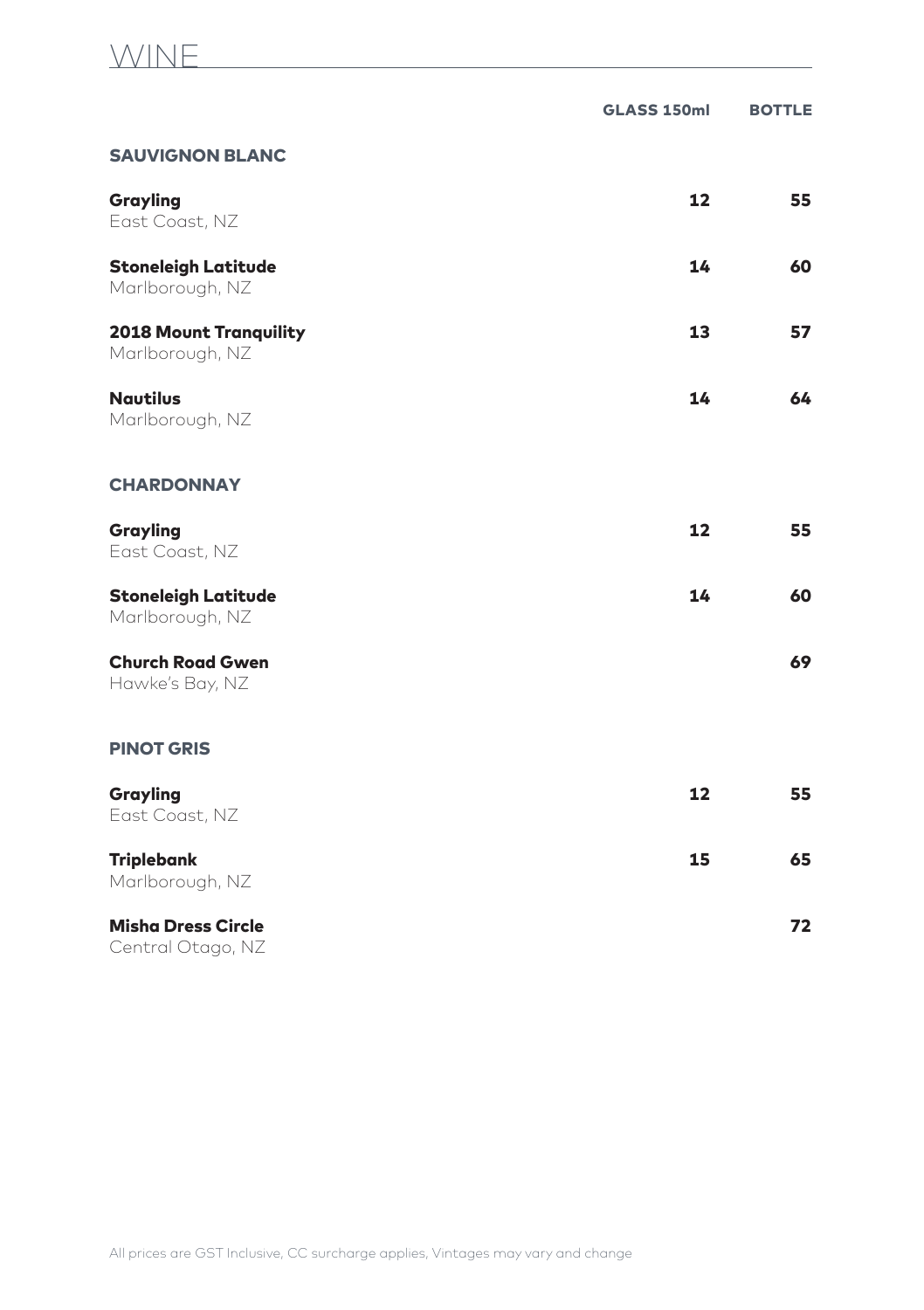|                                                                  | GLASS 150ml | <b>BOTTLE</b> |
|------------------------------------------------------------------|-------------|---------------|
| <b>RIESLING &amp; ROSÉ</b>                                       |             |               |
| <b>Camshorn Riesling</b><br>Waipara, NZ                          | 13          | 58            |
| <b>Urlar Riesling</b><br>Waipara, NZ                             |             | 59            |
| Rogers and Rufus Rosé 100% Grenache<br>Barossa Valley, Australia | 13          | 59            |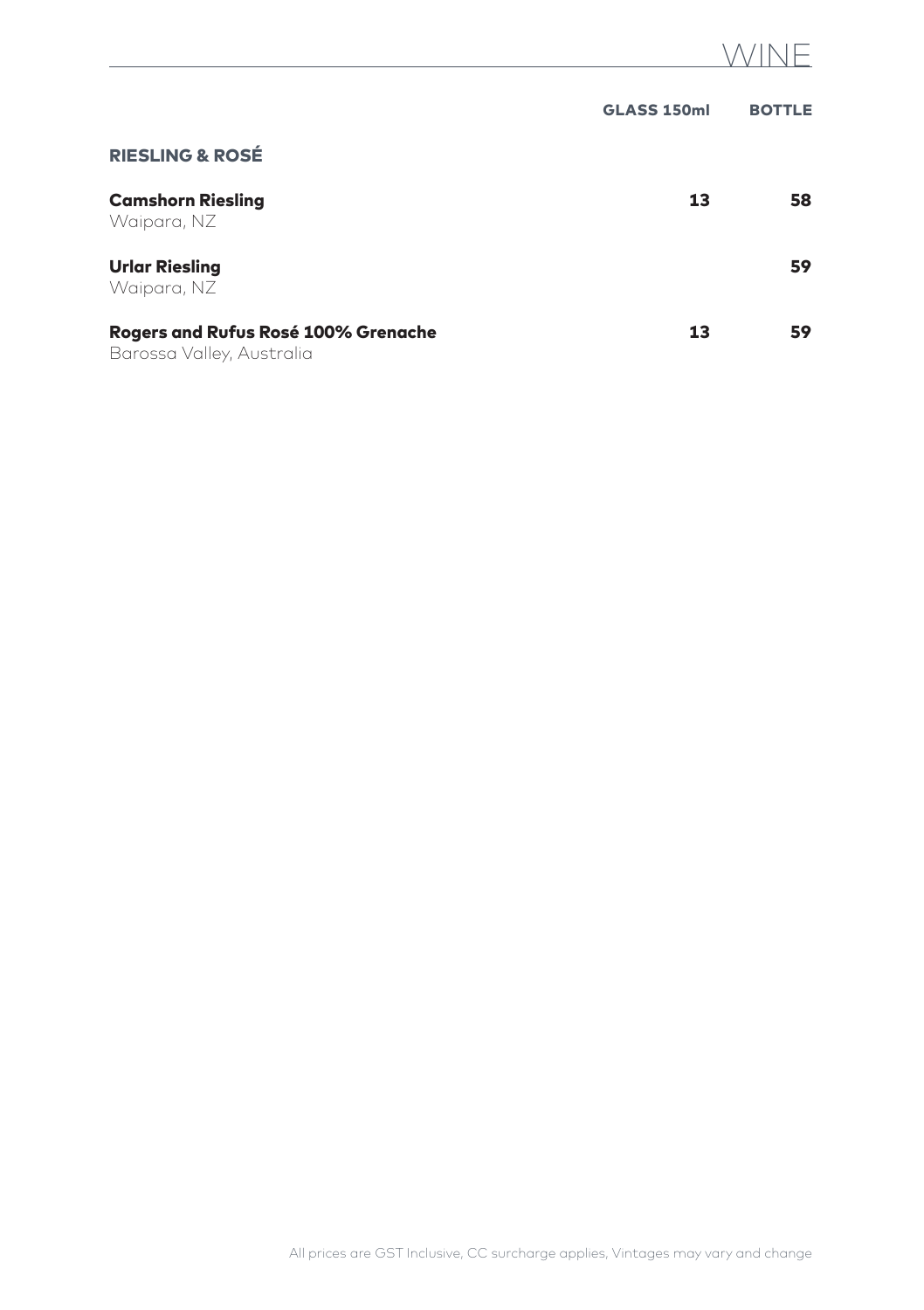|                                                                         | GLASS 150ml | <b>BOTTLE</b> |
|-------------------------------------------------------------------------|-------------|---------------|
| SYRAH/SHIRAZ/MERLOT/CABERNET SAUVIGNON                                  |             |               |
| Jacob's Creek Double Barrel Shiraz<br>Barossa Valley, Australia         | 16          | 72            |
| Jacob's Creek Double Barrel Cabernet Sauvignon<br>Coonawarra, Australia | 16          | 72            |
| <b>PINOT NOIR</b>                                                       |             |               |
| Grayling<br>East Coast, NZ                                              | 12          | 55            |
| <b>Stoneleigh Latitude</b><br>Marlborough, NZ                           | 14          | 60            |
| <b>The Last Shephard</b><br>Central Otago, NZ                           | 16          | 72            |
| <b>Two Paddocks Picnic</b><br>Central Otago, NZ                         |             | 79            |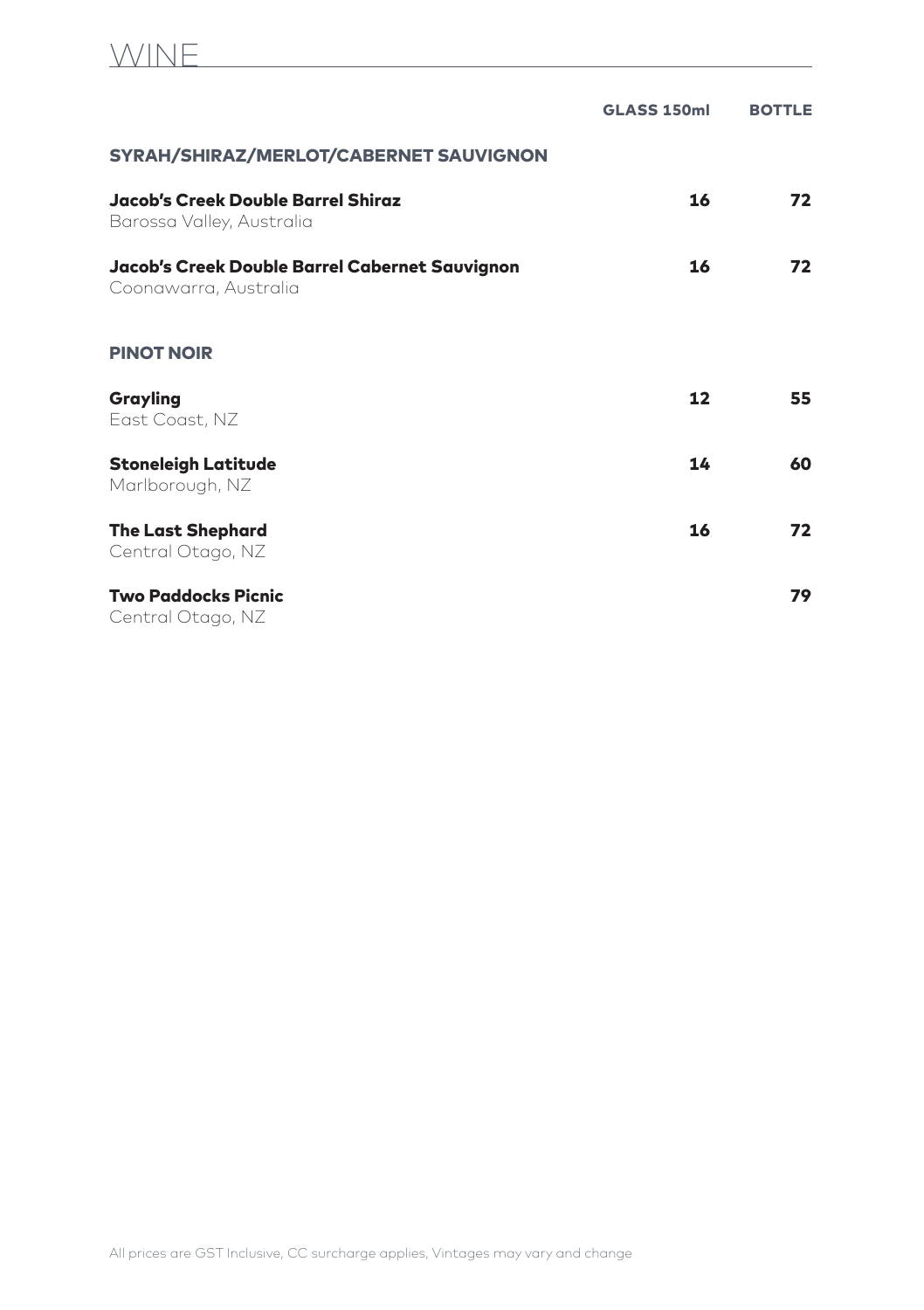## WINE

|                                                                                  | GLASS 150ml       | <b>BOTTLE</b> |
|----------------------------------------------------------------------------------|-------------------|---------------|
| <b>OTHER REDS</b>                                                                |                   |               |
| Saint-Esprit Grenache/Syrah<br>Côtes-du-Rhône, France                            | 13                | 59            |
| <b>Church Road McDonald Merlot</b><br>Hawke's Bay, NZ                            | 16                | 72            |
| <b>DESSERT WINES</b>                                                             | <b>GLASS 90ml</b> | <b>BOTTLE</b> |
| <b>Letter Series B Late Harvest</b><br><b>Sauvignon Blanc</b><br>Marlborough, NZ | 16                | 65            |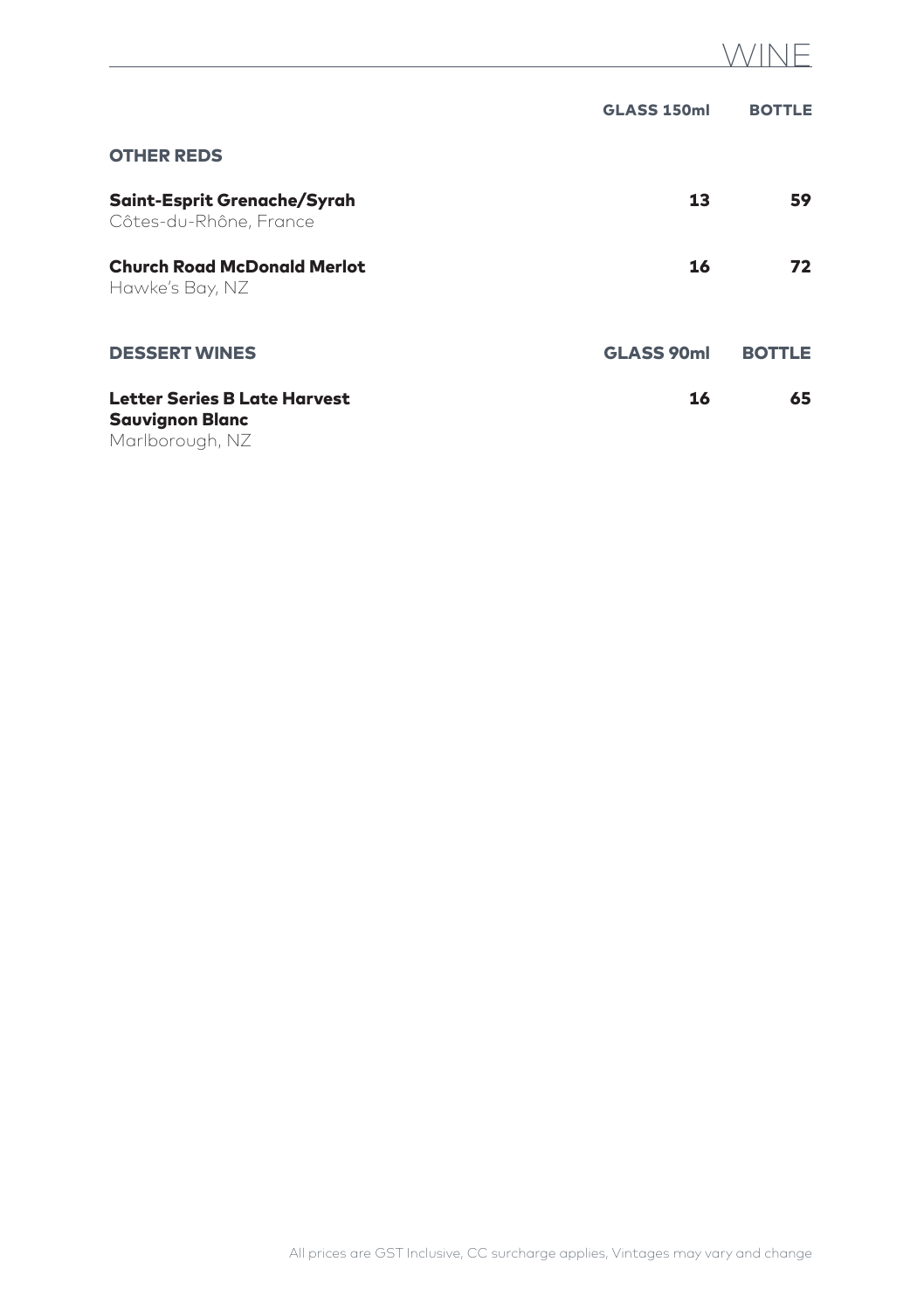## BEER <u>en andere van die verschieden van die verschieden van die verschieden van die verschieden van die verschieden van die verschieden van die verschieden van die verschieden van die verschieden van die verschieden van di</u>

|                                        | <b>GLASS</b> |
|----------------------------------------|--------------|
| <b>TAP</b>                             |              |
| <b>Heineken</b>                        | 14           |
| <b>King Fisher Lager</b>               | 12           |
| <b>Monteith's Wayfarer Pilsner</b>     | 12           |
| <b>Monteith's Patriot</b>              | 12           |
| <b>Monteith's Black Dog Chomp</b>      | 12           |
| <b>Tiger</b>                           | 14           |
| <b>Tuatara IPA</b>                     | 13           |
| <b>BOTTLED</b>                         |              |
| <b>Amstel Light</b><br>Netherlands     | 10           |
| <b>Asahi Super Dry</b><br>Japan        | 11           |
| Heineken 0.0%<br>Netherland            | 10           |
| <b>Heineken</b><br>Netherland          | 11           |
| Sol<br>Mexico                          | 11           |
| <b>Monteith's Black</b><br>New Zealand | 11           |
| <b>Monteith's Apple Cider</b>          | 10.50        |

New Zealand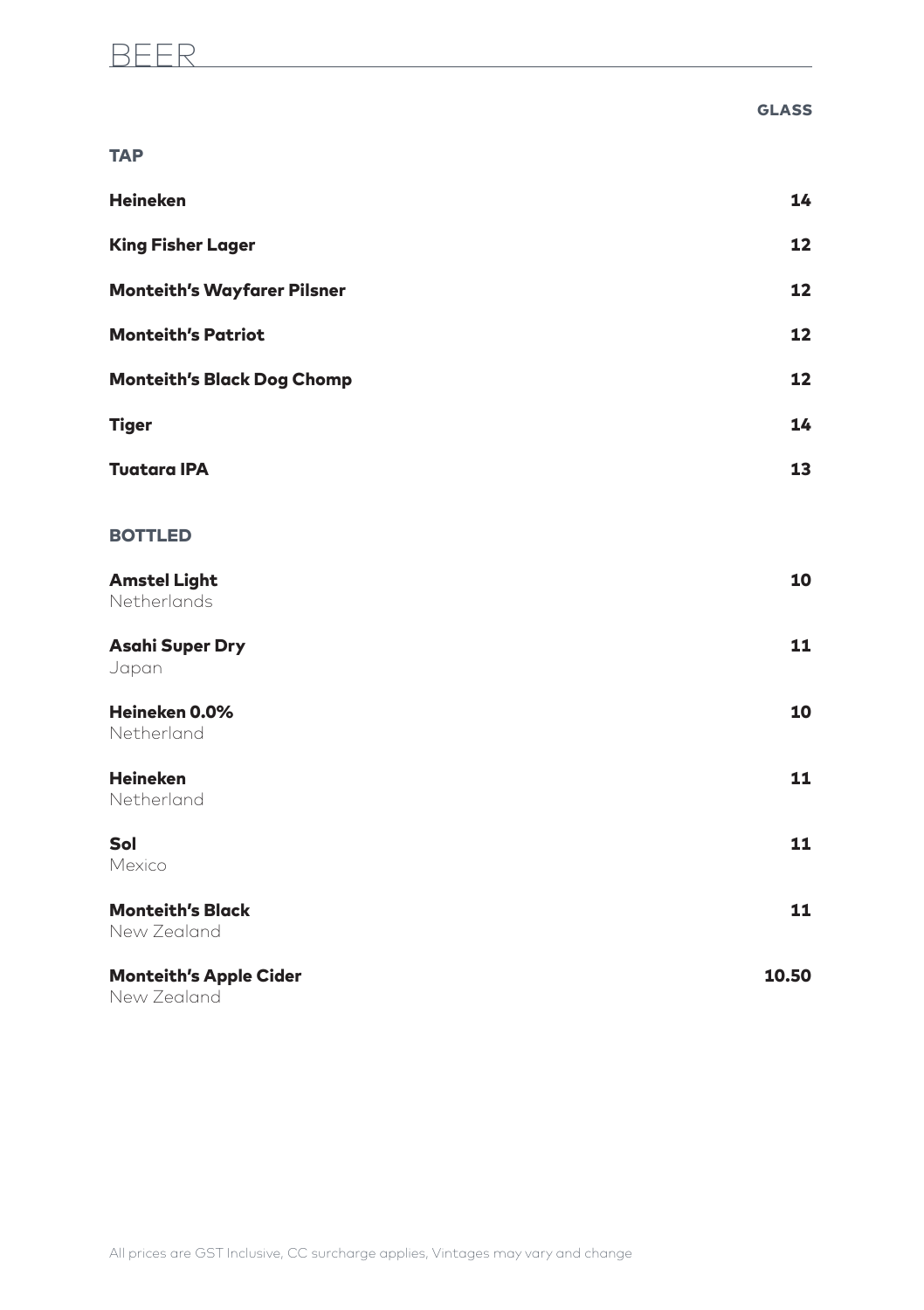| <b>HOUSE RANGE</b>                     | 30 <sub>ml</sub> |
|----------------------------------------|------------------|
| <b>Absolut Vodka</b>                   | 11               |
| <b>Beefeater London Dry Gin</b>        | 11               |
| Havana Club Rum 3 y.o.                 | 11               |
| <b>Jameson Irish Whiskey</b>           | 11               |
| <b>Ballantine's Scotch Whisky</b>      | 11               |
| Jim Beam                               | 11               |
|                                        |                  |
| <b>PREMIUM SPIRITS</b>                 | 30 <sub>ml</sub> |
| <b>Jameson Caskmates</b>               | 13               |
| Chivas Regal 12 y.o.                   | 12               |
| Chivas Regal 18 y.o.                   | 20               |
| Royal Salute Blue 21 y.o.              | 75               |
| <b>The Glenlivet Founder's Reserve</b> | 16               |
| The Glenlivet 25 y.o.                  | 81               |
| <b>Laphroaig Single Malt</b>           | 18               |
| Glenfiddich Malt 12 y.o.               | 18               |
| <b>Hibiki Suntory</b>                  | 23               |
| Lagavulin 16 y.o.                      | 20               |
| Glenmorangie                           | 17               |
| Talisker 10 y.o.                       | 17               |
| <b>Mars Cosmo</b>                      | 24               |
| Mars Iwai                              | 17               |
| <b>Mars Komagatake</b>                 | 39               |
| <b>COGNAC</b>                          | 30 <sub>ml</sub> |
| <b>Hennessey V.S.</b>                  | 16               |
| Hennessey V.S.O.P.                     | 26               |
| Hennessey X.O.                         | 35               |
| <b>Martell Cordon Bleu Cognac</b>      | 29               |
| <b>Courvoisier Exclusif Cognac</b>     | 21               |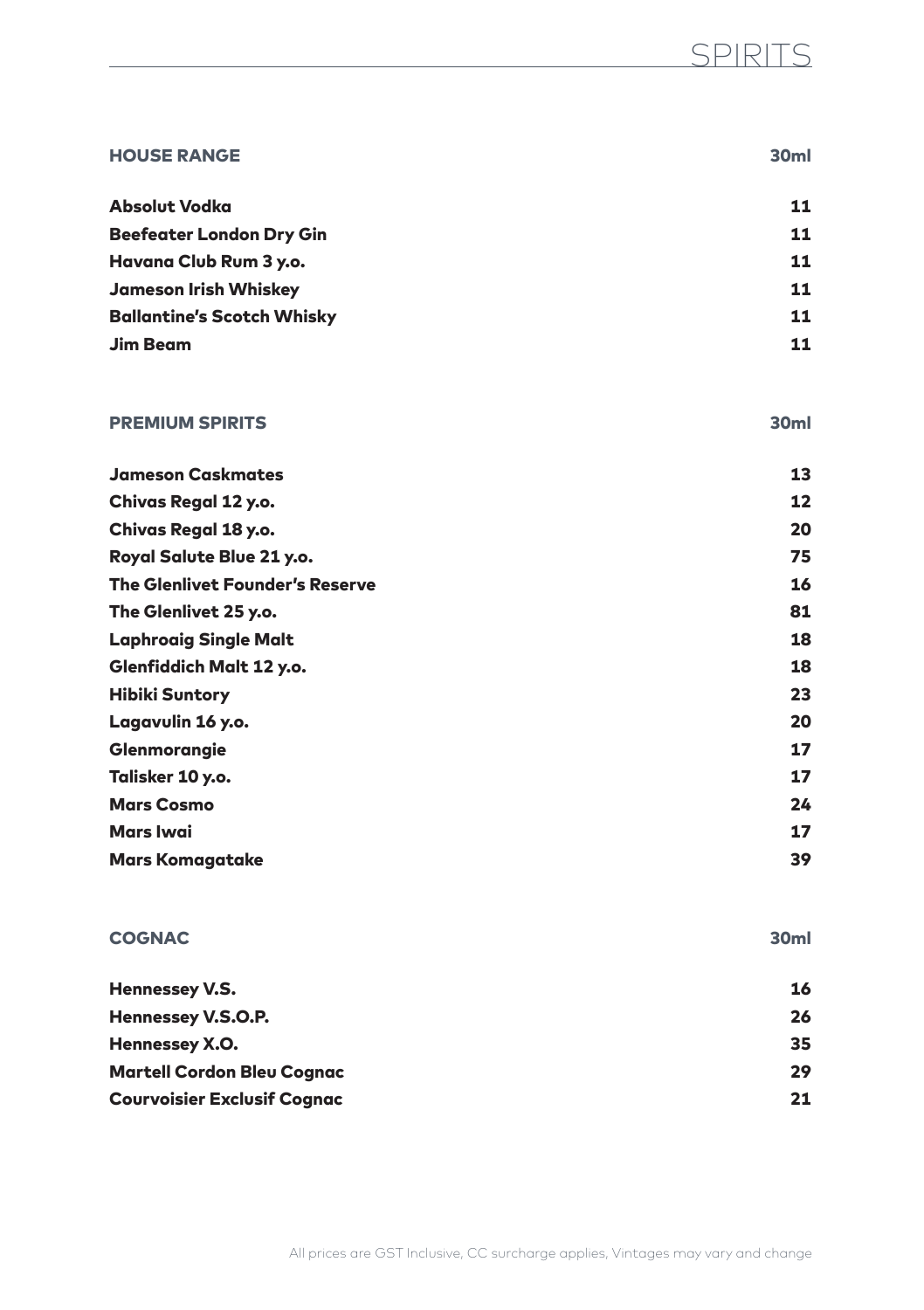## SPIRITS

| <b>RUM</b>                  | 30 <sub>ml</sub> |
|-----------------------------|------------------|
| <b>Appletons</b>            | 12               |
| <b>Kraken</b>               | 12               |
| <b>Mount Gay</b>            | 12               |
| Havana Club 7 y.o.          | 13               |
| <b>Bacardi</b>              | 11               |
| <b>GIN</b>                  | 30 <sub>ml</sub> |
| <b>Tanqueray</b>            | 12               |
| <b>Bombay Sapphire</b>      | 12               |
| Monkey "47" Gin             | 20               |
| <b>Plymouth Gin</b>         | 13               |
| <b>Beefeater 24</b>         | 13               |
| <b>Hayman Sole</b>          | 14               |
| <b>Hendrick's</b>           | 16               |
| <b>VODKA</b>                | 30 <sub>ml</sub> |
| <b>Absolut ELYX</b>         | 13               |
| <b>Grey Goose</b>           | 13               |
| <b>Belvedere</b>            | 13               |
| <b>BOURBON</b>              | 30 <sub>ml</sub> |
| <b>Canadian Club</b>        | 11               |
| <b>Wild Turkey</b>          | 13               |
| <b>Maker's Mark</b>         | 16               |
| <b>Booker's</b>             | 19               |
| <b>TEQUILA</b>              | 30 <sub>ml</sub> |
| Olmeca Reposado Tequila     | 11               |
| <b>Avion Silver Tequila</b> | 16               |
| Patrón Silver Tequila       | 16               |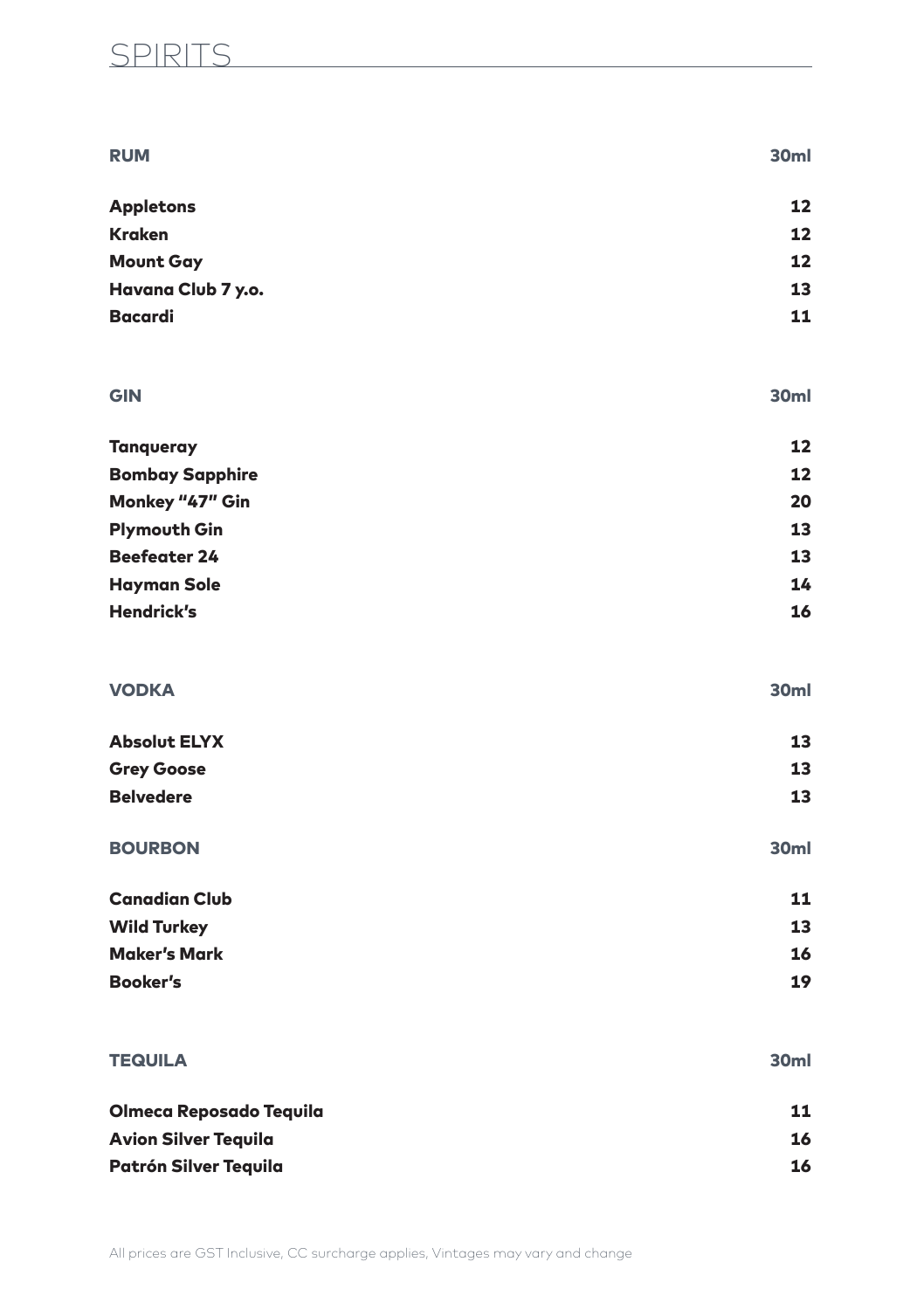| <b>LIQUEUR</b>                | 30ml |
|-------------------------------|------|
| <b>Baileys Irish Cream</b>    | 11   |
| Kahlúa                        | 11   |
| <b>Malibu</b>                 | 11   |
| <b>Apple Sours</b>            | 11   |
| <b>Dom Bénédictine</b>        | 16   |
| <b>Chambord</b>               | 15   |
| <b>Cherry Brandy</b>          | 11   |
| Cointreau                     | 15   |
| <b>Drambuie</b>               | 15   |
| <b>Frangelico</b>             | 12   |
| <b>Galliano Amaretto</b>      | 12   |
| <b>Galliano Sambuca Black</b> | 12   |
| <b>Galliano Sambuca White</b> | 12   |
| Glayva                        | 13   |
| <b>Grand Marnier</b>          | 13   |
| <b>Lemon Z Limoncello</b>     | 13   |
| <b>Midori Melon</b>           | 11   |
| <b>Peach Schnapps</b>         | 11   |
| <b>Tia Maria</b>              | 13   |
| Campari                       | 13   |
| <b>Martini Rosso</b>          | 11   |
| <b>Pimms No1</b>              | 11   |
| <b>Vermouth Martini Dry</b>   | 11   |

### PORT

| Dow's 10 y.o. Late      | 17 |
|-------------------------|----|
| <b>Dow's Fine Tawny</b> | 12 |
| Taylor's 10 y.o.        | 21 |
| Taylor's 20 y.o. Tawny  | 28 |